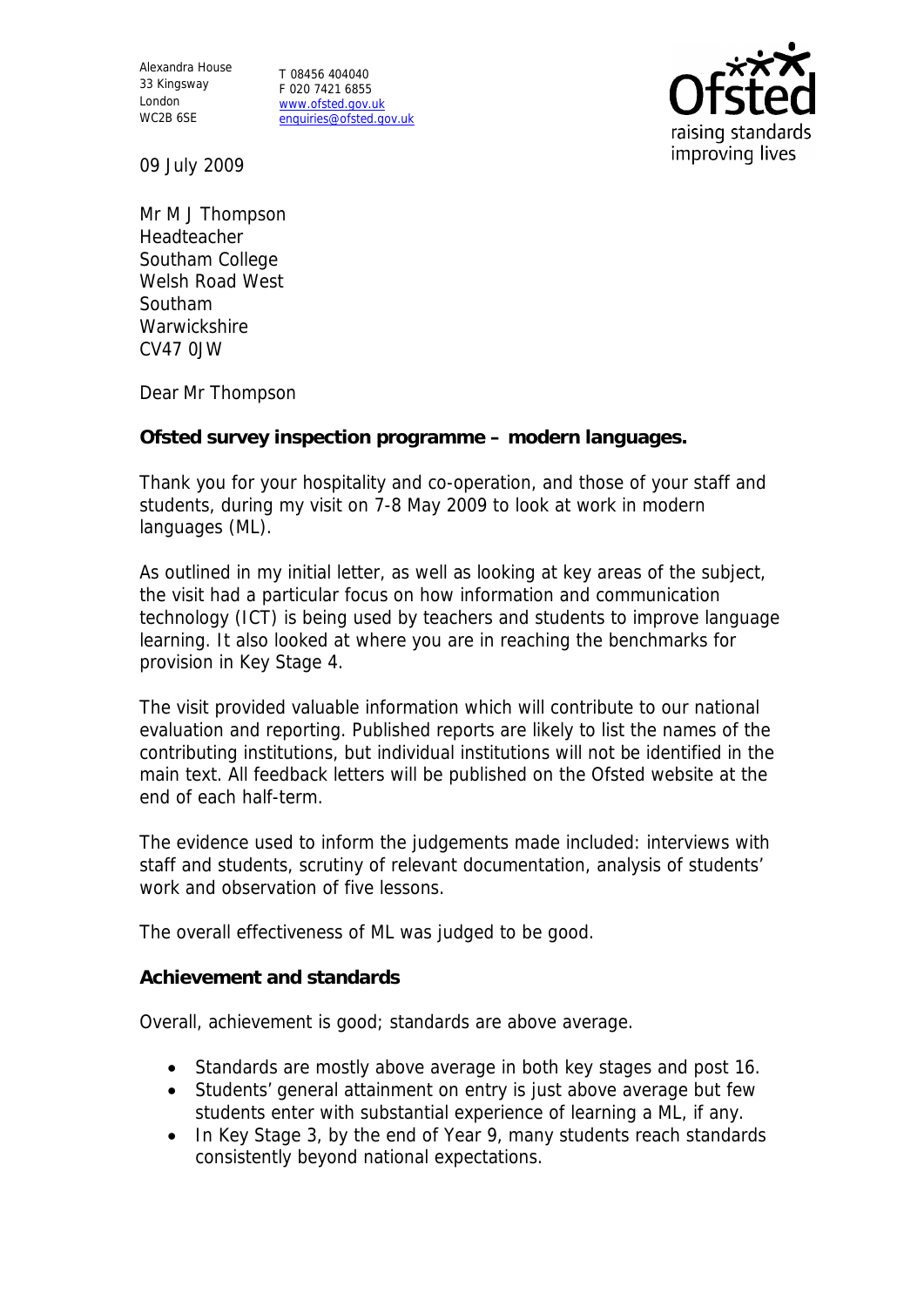- A substantial number of those who take GCSE attain A\*-C grades, with very good numbers with A\*-A in 2008 in French. Predictions for this year are well above average in German; broadly average in French with boys doing less well than girls.
- In lessons students achieved between satisfactory and good progress.
- In three lessons, progress was good because both planning and teaching were good and ensured that students reached the objectives of the lessons.
- In two lessons progress was hindered by over ambitious planning, which whilst challenging, did not support all students in achieving as much as they might.
- Scrutiny of work showed that reading and writing skills are often above average.
- Students spoken to enjoy learning a language and they are enthusiastic about their lessons which they describe as interactive.
- They say they do lots of speaking in different situations and speaking is well accounted for in feedback from examination boards.
- They are excited by the trips the school organises to France and Germany and the opportunities to speak whilst they are there.
- They know how valuable it is to learn a language and can cite different reasons for doing so including socio-economic ones.
- Overall, learning languages contributes well to their personal development and well-being.

**Quality of teaching and learning in ML**

The quality of teaching and learning is good.

- Teaching is mostly in the target language and so students have consistent role models. Students understand and react appropriately.
- Most students do not yet routinely use the target language themselves for day to day interaction although the department has made some attempt to put this into place and it is in the department policy document. It has not yet been given the emphasis it needs.
- Some examples of good practice in teaching were: high expectations; very good speaking, listening, reading and writing activities to practise and revise language; good use of resources including ICT and DVD; a judicious use of text books; good employment of the foreign language assistant (FLA).
- Learning support assistants are not always fully briefed to support as well as they might.
- Students say they know how well they are doing and what they need to do to improve and could cite examples of targets set. It is not evident from the work sample for Key Stage 3 that all staff set detailed and useful targets or use 'can do' sheets and homework task sheets to keep a track of students' coverage.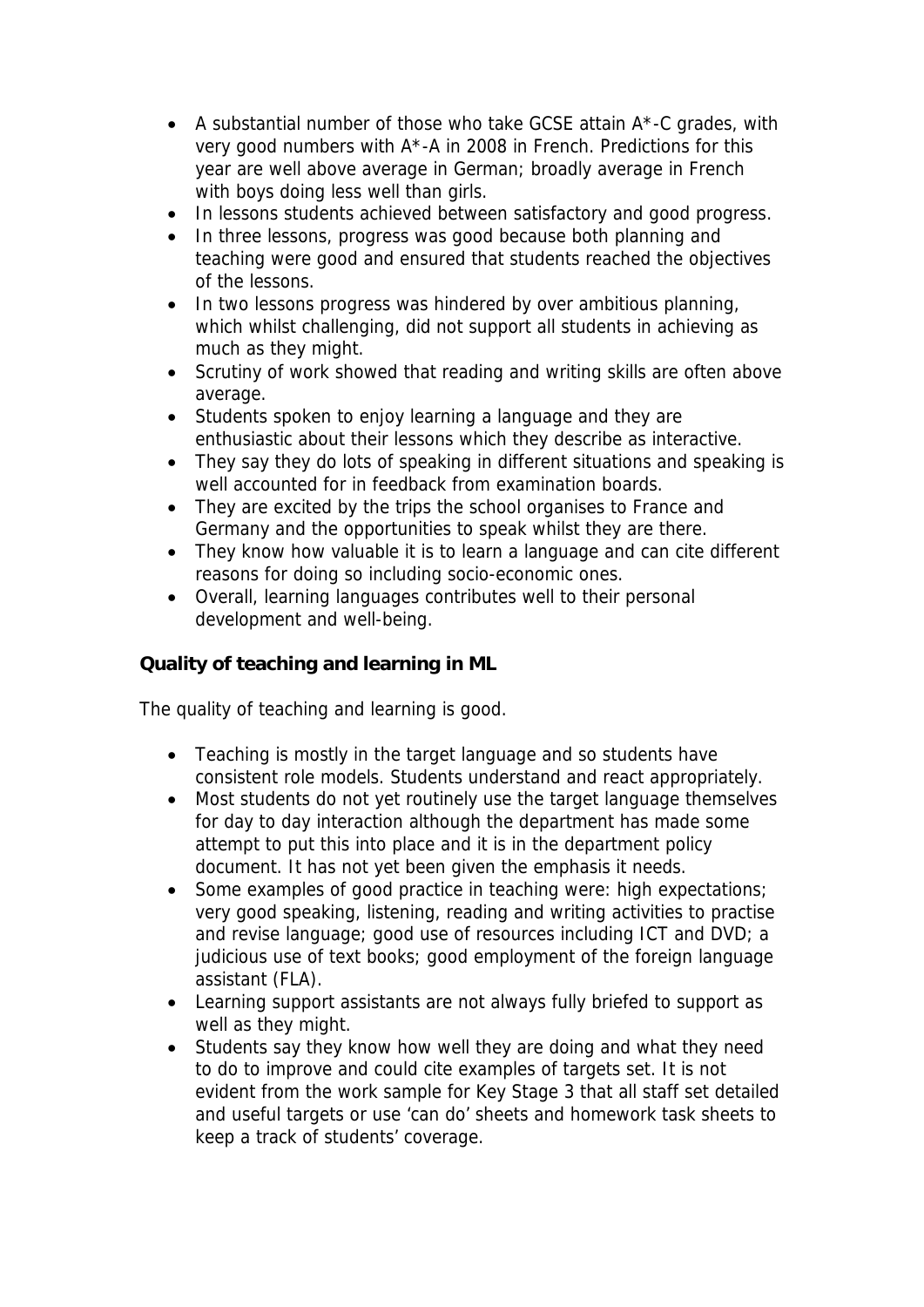## **Quality of the curriculum**

The quality of the curriculum is good.

- French and German are provided throughout Key Stage 3 except for a class of students who study one language and extra English/literacy.
- Students have suitable time to study each language.
- Students' entitlement to learn a language in Key Stage 4 is met and there is a choice of two languages.
- The school encourages students who have a home language other than English to take an examination in it, or to take GCSE early if it is French or German.
- Overall, the programmes and activities planned meet the needs and interests of learners, promote creativity and contribute to enjoyment of learning a ML. Schemes of work are detailed and helpful for all phases and the French schemes for Key Stage 3 clearly take account of the latest National Curriculum and highlight such things as thinking skills. The German scheme has a good section at the beginning of the autumn term devoted to learning a language for life as a useful skill.
- Students use ICT regularly to practise different skills. They find this motivating. It also enables them, for example, to work at their own pace; to work more independently on revision and homework; to be in contact with pen friends abroad by email; and to research the culture of the two languages.
- The more recent Year 7/8 'homework tasks' are an excellent way of developing more independent work associated with the 'new' curriculum alternating between research, enhancing cultural awareness, and revision, with some very good results.
- There is a trip to France and one to Germany and an exchange with Germany. Numbers wishing to go are high and students express enjoyment on returning. Wall display, as well as discussion with students, shows that students' cultural awareness has been much enhanced.
- The school manages to fund a FLA and alternates the language each year, except in the last two years where a strategic decision was taken to have a second German FLA to improve results. This has been a successful strategy.
- The whole school celebrates the European Day of Languages.
- Year 8 enrichment day each year is devoted to languages with tasters of different languages and celebration of languages spoken by others in school.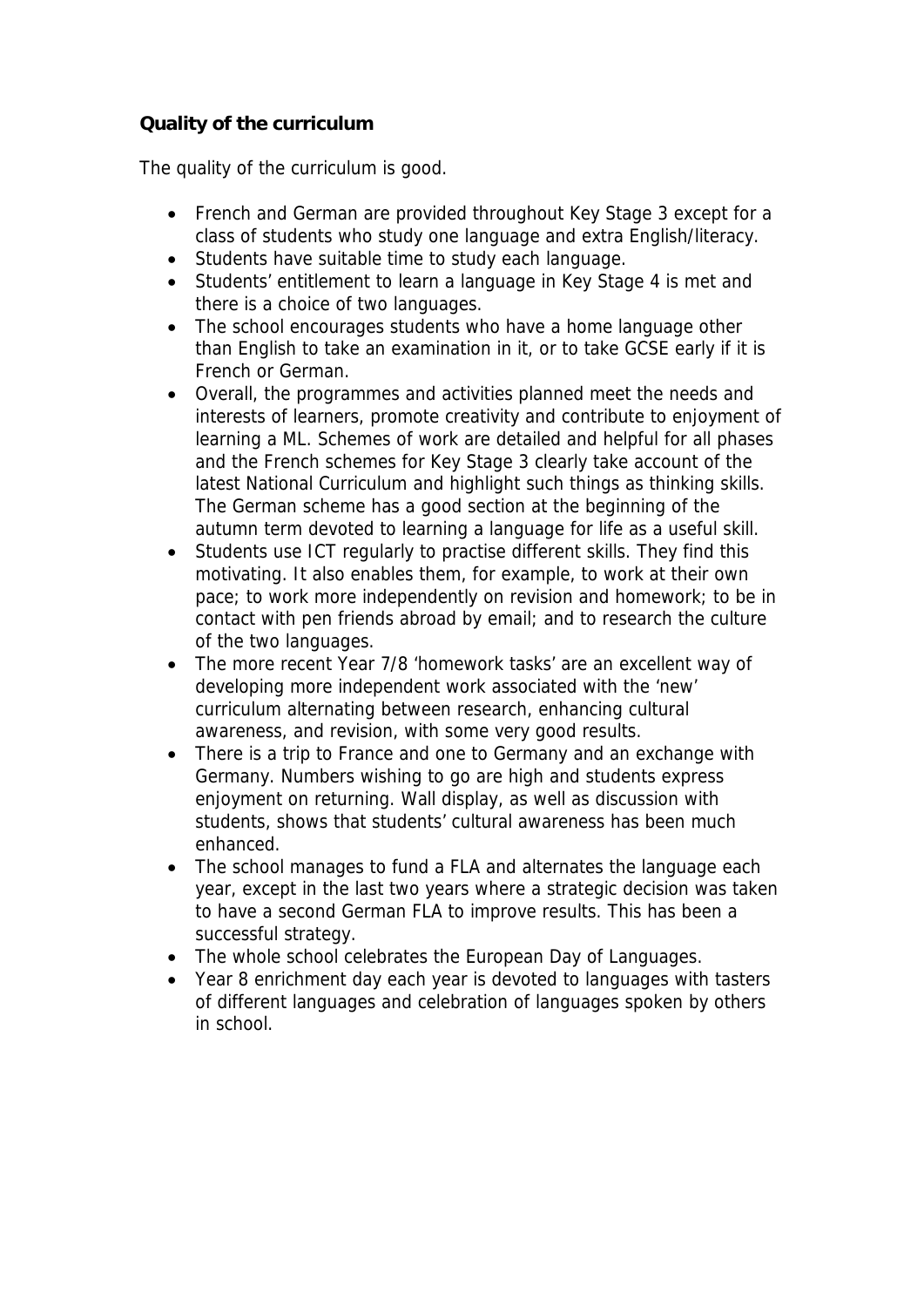**Leadership and management of ML**

Leadership and management are good.

- The senior leadership is very supportive and more recent line management has improved the direction and outcomes of the department substantially.
- In order to promote languages and support the few students who wished to continue post-16, the school has more recently allowed classes of very small numbers to continue. For 2009/10 there is an excellent increase in the numbers of students taking up a language in Year 12, from 3 to 15.
- Departmental self-evaluation is very good demonstrating knowledge of strengths and weaknesses and the departmental development plan is detailed, well-linked to the school's priorities and a good instrument for improvement in ML, although it does not refer explicitly to improving take-up in Key Stage 4. The latter is also lacking in whole-school documentation.
- Overall, there is good monitoring by both senior leadership and the head of department (HoD) to ensure that areas to improve are constantly on the department's agenda.
- Continuing professional development is appropriate to meet the priorities and needs identified.
- The HoD is developing further links with primary schools and has proposed providing activities for Years 5 and 6 on site. She is also very aware that Year 7 schemes of work will need editing as it becomes clearer what the majority of primary schools in the area are doing with regards to primary languages.

**How close the school is to reaching the benchmarks for language take-up in Key Stage 4**

This is inadequate.

- The school's entry for GCSE in Key Stage 4 in 2008 was well below the national average. Numbers dipped further in take-up in Year 10 in 2008/09. Take-up for 2009/10 has improved slightly but remains well below the national average.
- The department has looked to improve the situation through introducing more trips abroad, having an external speaker to discuss the benefits of language learning and generally trying to make learning more attractive in Key Stage 3 with more active work and the use of ICT.
- Overall, students achieve above national expectations by the end of Key Stage 3. The school puts low take-up down partly to its three specialisms and the demands they make.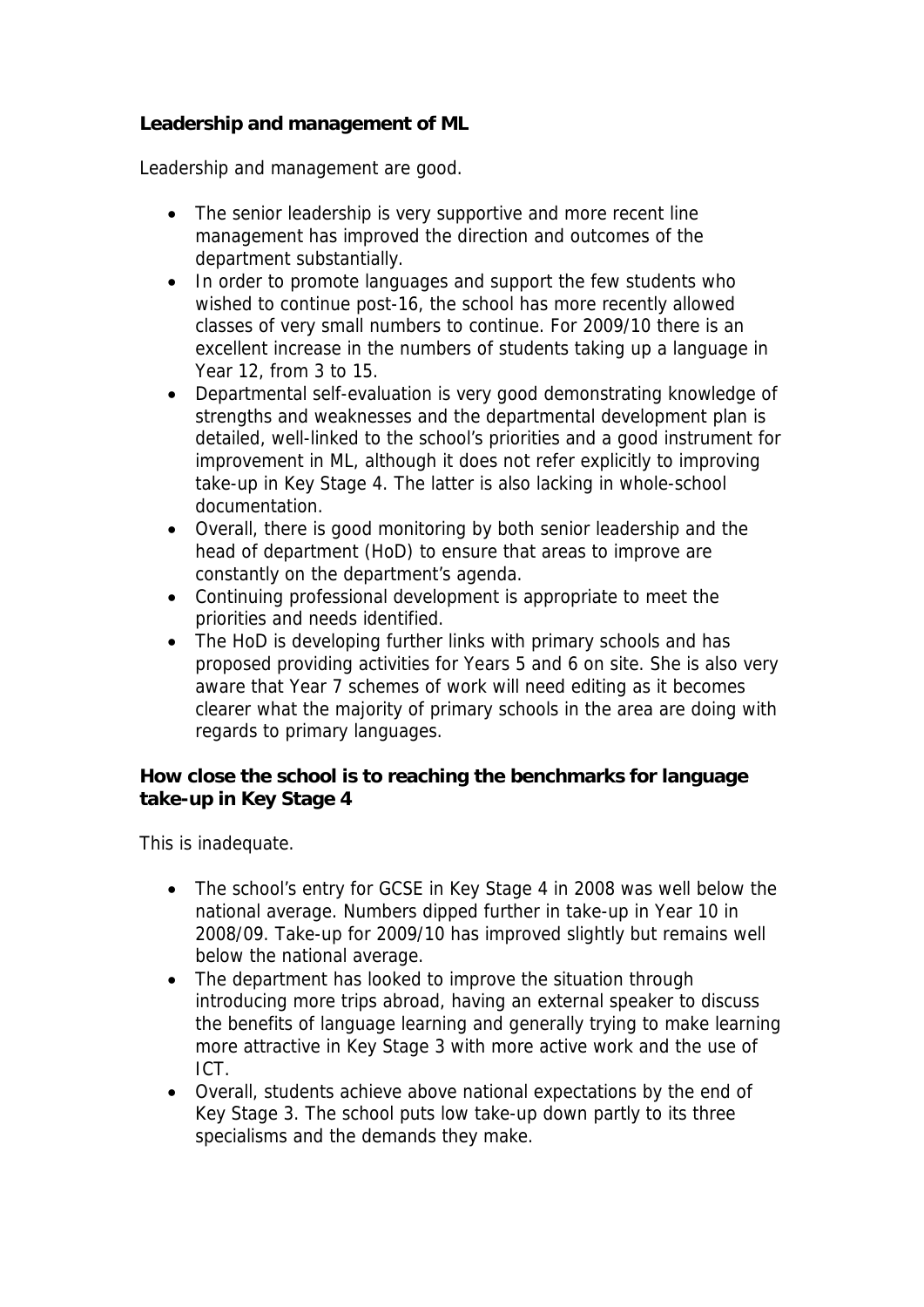**How well is ICT used by teachers and students to improve language learning?** 

This is good.

- ICT is very well led within the department, with vision, enthusiasm and thoughtfulness.
- The department has its own bank of up to date computers within the department. These are positioned so that work can also be carried out in the centre of the classroom. Each classroom has its own whiteboard and projection and wireless mice have been introduced for students to use the interactive whiteboard from their seats.
- There is a very good range of software to support language learning at different phases. Quite a lot of software supports revision and work at home.
- The department and students also make use of generic software. The department is developing its own resources in its shared area, for example: challenging texts; recordings; games and songs.
- All students and staff have email addresses and sending work for marking is beginning.
- The learning portal is just being developed and languages are leading the way.
- There is regular use of computers to enhance language learning during curriculum time: each class goes into the computer room once a fortnight.
- Students are aware of how to get accents and some disadvantages of translators.
- Students said how useful it was to be able to choose software to work with to improve their different skills. In one half lesson, Year 11 students, shortly to take their GCSE, were given the independence to choose from a range of resources to work on different skills that most needed improving. Between them they were working on listening, reading and writing skills, and two lower attaining boys were improving their vocabulary. Students said this was really useful to be able to do this and they would be able to continue at home.
- In another lesson some Year 9 students enjoyed responding to their pen-friends on the topic of favourite food, which they had just revised in the lesson; a very good way to put it into a more authentic context.
- As yet, the impact of using ICT on enhancing language learning has not been formally evaluated.

**Areas for improvement, which we discussed, included:**

- planning and teaching students to be able to use the languages for routine conversation and requests in lessons
- improving inconsistencies in target setting, especially in Key Stage 3, so that it is always useful and consistent across the department
- rapidly improving the take-up in Key Stage 4.